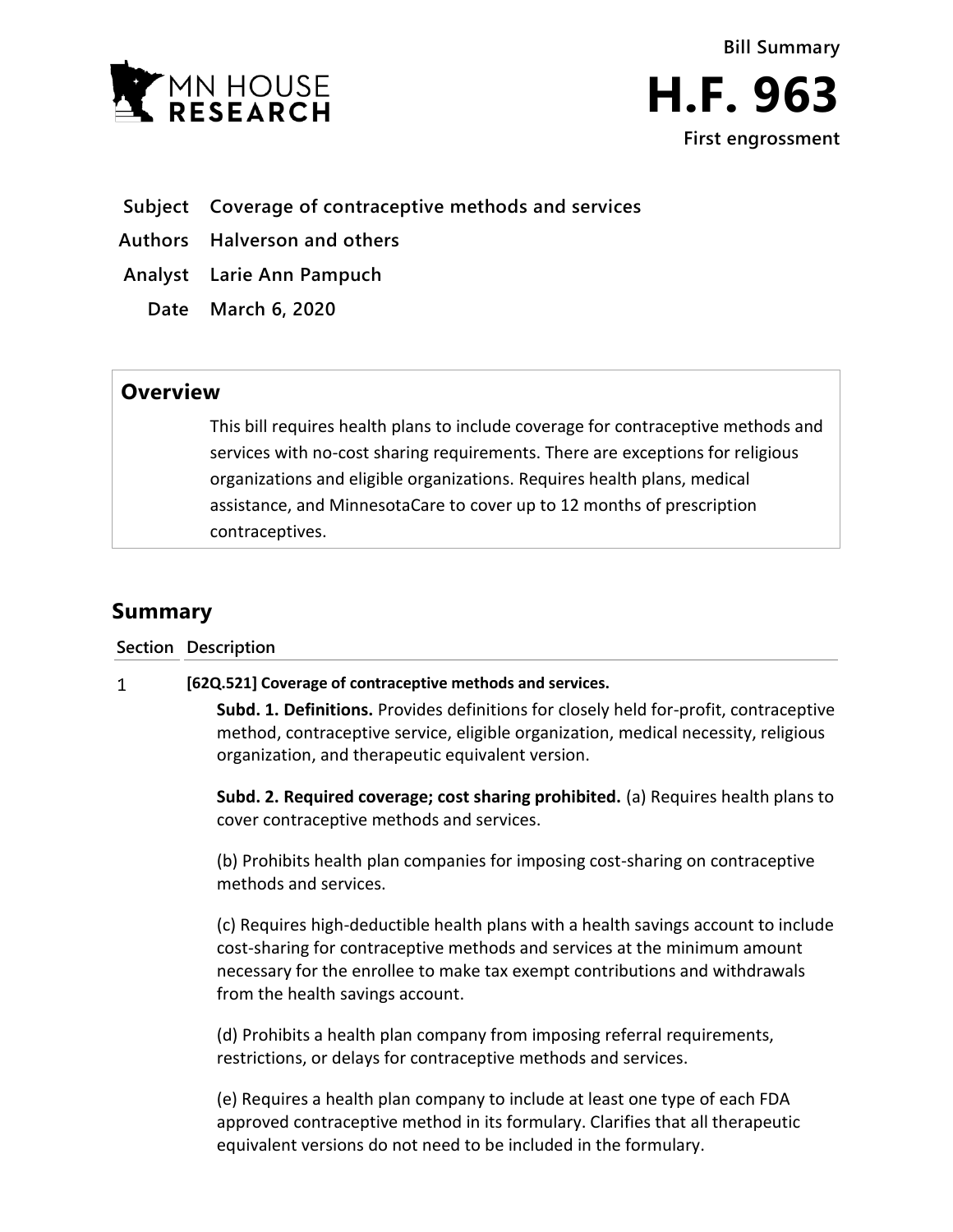### **Section Description**

(f) Requires health plan companies to list the contraceptive methods and services that are covered without cost-sharing in an easily accessible manner. Requires the list to be promptly updated to reflect changes.

(g) Requires a health plan company to defer to a health care provider, and provide coverage without cost-sharing, if the provider recommends a particular contraceptive method or service based on medical necessity for the enrollee.

**Subd. 3. Religious employers; exempt.** (a) Allows a religious employer to not cover contraceptive methods or services if the employer has religious objections. Requires a religious employer to notify employees as part of the hiring process and all employees as least 30 days before enrollment in the health plan or the effective date of the health plan, whichever is first.

(b) Provides that if the religious employer covers some contraceptive methods or services, the notice in paragraph (a) must include a list of what the employer refuses to cover.

**Subd. 4. Accommodation for eligible organizations.** (a) Allows an eligible organization to not cover contraceptive methods or services if the eligible organizations notifies the health plan company.

(b) Requires the notice from an eligible organization to include certain information.

(c) Requires an eligible organization to provide notice to prospective employees and all employees at least 30 days before enrollment in the health plan or the effective date of the health plan, whichever is first.

(d) Requires a health plan company that receives notice from an eligible organization to exclude coverage for some or all of the contraceptive methods and services and provide separate payment for any method or service required to be covered under subdivision 2.

(e) Prohibits a health plan company from imposing any cost sharing requirements or premium or other charge for contraceptive services or methods to the eligible organization, health plan, or enrollee.

(f) Requires a health plan company to provide the commissioner of commerce with the number of eligible organization accommodations granted under this subdivision each year.

Effective date. This section is effective January 2021, and applies to coverage on or after that date.